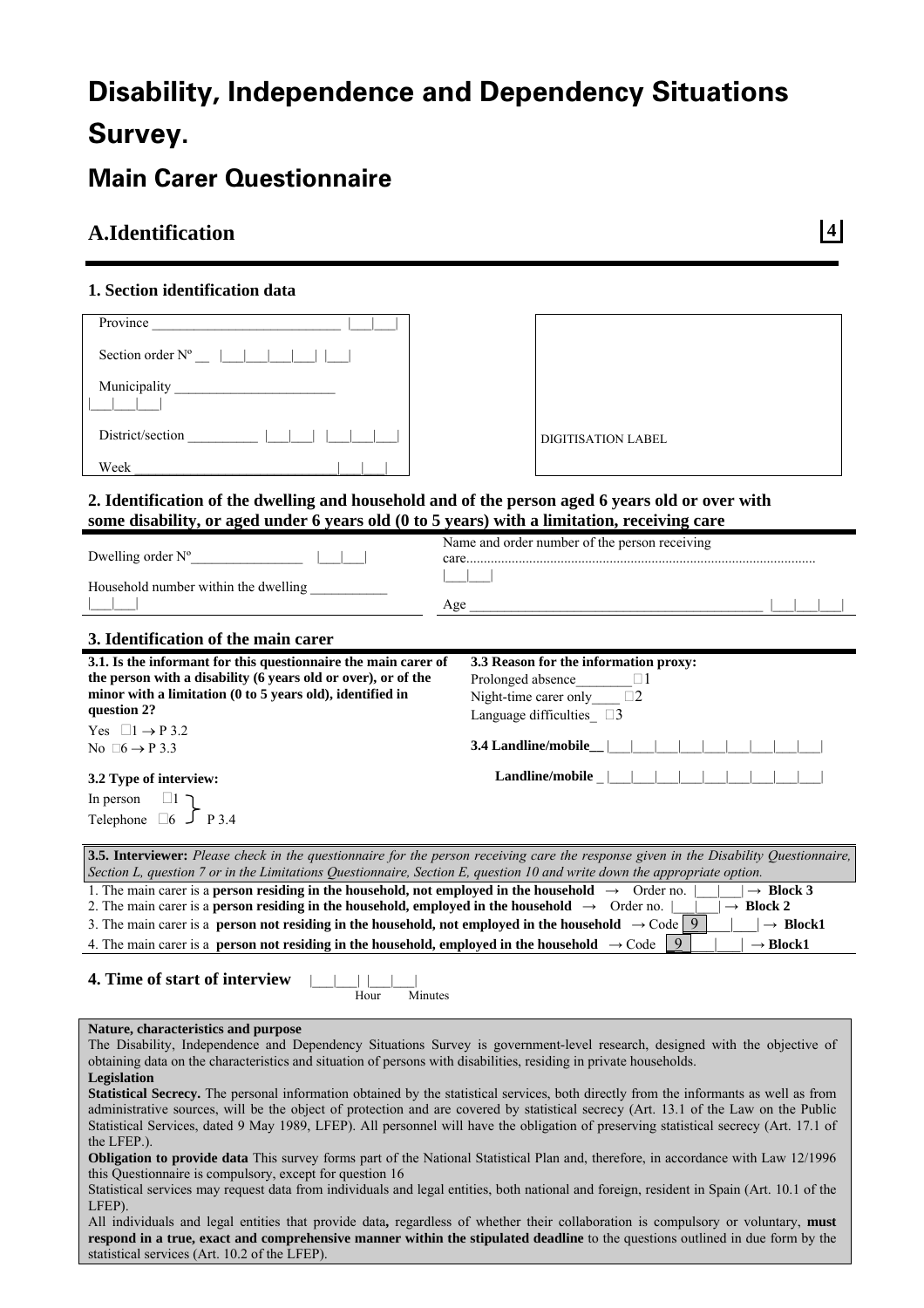# **Block 1. Carers not residing in the household**

#### **Interviewer:**

*\* If you have already completed a main carers questionnaire in this household referring to the same carer, please transcribe the information already collected in the first questionnaire and skip to Block3.* 

**1. Sex**

| Male   |  |
|--------|--|
| Female |  |

#### **2. ¿How old is he or she ?**

 $Age$  | | | | |

#### **3. What is your marital status?**

| Single    |                 |
|-----------|-----------------|
| Married   | $\vert \ \vert$ |
| Widowed   | $\vert$ 3       |
| Separated |                 |
| Divorced  |                 |

#### **4. Do you currently live with a partner?**

Yes \_\_\_\_\_\_\_\_\_\_\_\_\_\_\_\_\_\_\_ <sup>1</sup>  $\overline{\text{No}}$   $\overline{\text{No}}$ 

#### **5. What is the highest level of studies that you have completed?**

| Cannot read or write                                          |                     |
|---------------------------------------------------------------|---------------------|
| Incomplete primary education                                  |                     |
| Primary education or equivalent                               | 4                   |
| Secondary education, 1st stage                                |                     |
| Upper-secondary education                                     | $\left  \right $ 16 |
| Intermediate professional training or equivalent<br>$\vert$ 7 |                     |
| Advanced professional training or equivalent<br>8             |                     |
| University studies or equivalent                              |                     |

#### **6. What is your nationality?**

Spanish  $\Box$   $\Box$   $\rightarrow$  Please go to the interviewer's note after question 7 Foreign 2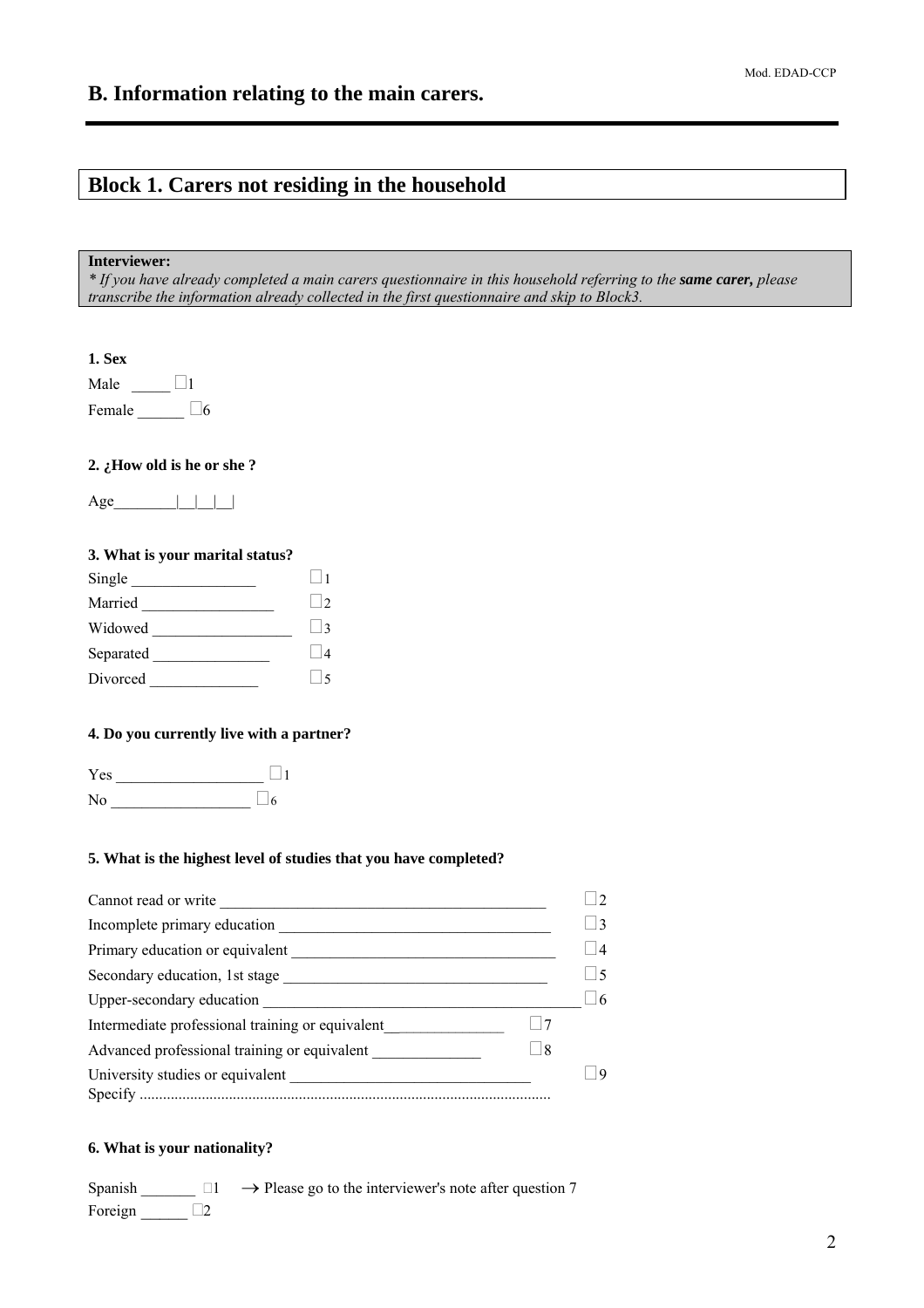#### **7. Of which country do you hold nationality?**

| A European Union country except Rumania amd Bulgaria (EU-25)                                                                                                                                                                   | Пl          |
|--------------------------------------------------------------------------------------------------------------------------------------------------------------------------------------------------------------------------------|-------------|
| Rumania or Bulgaria Land and a contract of the contract of the contract of the contract of the contract of the contract of the contract of the contract of the contract of the contract of the contract of the contract of the | $\Box$ 2    |
| Other European country                                                                                                                                                                                                         | $\Box$ 3    |
| <u> 1989 - Johann Harry Harry Harry Harry Harry Harry Harry Harry Harry Harry Harry Harry Harry Harry Harry Harry</u>                                                                                                          | $\Box 4$    |
|                                                                                                                                                                                                                                | $\Box 5$    |
|                                                                                                                                                                                                                                | $\square 6$ |
|                                                                                                                                                                                                                                | $\Box$ 7    |
|                                                                                                                                                                                                                                | $\Box$ 8    |
|                                                                                                                                                                                                                                | $\Box$ 9    |
| Morocco                                                                                                                                                                                                                        | $\Box$ 10   |
| Another African country                                                                                                                                                                                                        | $\Box$ 11   |
| An Oceanian country                                                                                                                                                                                                            |             |

**Interviewer:** *Please consult the answer written to question 3.5 on the front cover of this questionnaire. \* If option 3 is filled out (the main carer is a person not residing in the household and is not employed in the household), please continue with Block 1.1.* 

*\* If option 4 is filled out (the main carer is a person not residing in the household and is employed in the household), please go to Block 2*.

### **Block 1.1 Only for main carers not residing in the household and not employed in the household**

**8. In relation with the economic activity, in which of the following situations did you find yourself last week?**  If you consider yourself to have been in a number of situations, only indicate the main one

| Working North Communication of the Communication of the Communication of the Communication of the Communication of the Communication of the Communication of the Communication of the Communication of the Communication of th                            | $\Box 1 \rightarrow P$ 9 |                       |
|-----------------------------------------------------------------------------------------------------------------------------------------------------------------------------------------------------------------------------------------------------------|--------------------------|-----------------------|
|                                                                                                                                                                                                                                                           |                          |                       |
| Receiving a contributory retirement or permanent disability pension $\Box$ 3                                                                                                                                                                              |                          |                       |
|                                                                                                                                                                                                                                                           | 4                        |                       |
|                                                                                                                                                                                                                                                           | $\square$ 5              |                       |
| Student                                                                                                                                                                                                                                                   | $\square$ 6              | $\rightarrow$ Block 3 |
|                                                                                                                                                                                                                                                           |                          |                       |
| Voluntarily carried out social work or charity activities<br>$\sqcup$ 8                                                                                                                                                                                   |                          |                       |
| Another situation<br><u> 1989 - Johann John Stein, markin fan it fjort fan it fjort fan it fjort fan it fjort fan it fjort fan it fjort fan it fjort fan it fjort fan it fjort fan it fjort fan it fjort fan it fjort fan it fjort fan it fjort fan i</u> |                          |                       |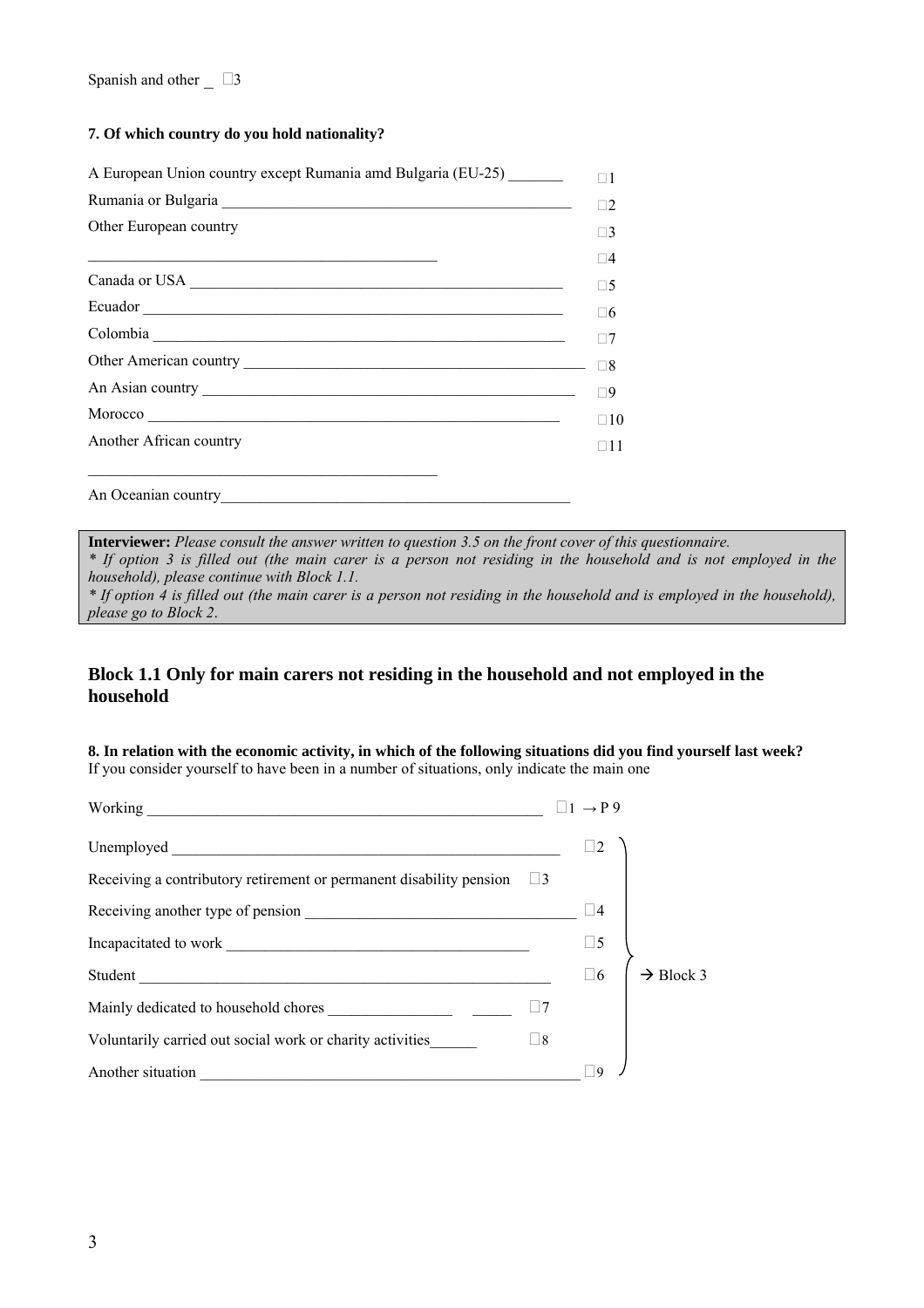#### **9. What was your professional situation in the occupation you carried out last week?**

| Businessperson or freelance worker with employees    |                      |                       |
|------------------------------------------------------|----------------------|-----------------------|
| Businessperson or freelance worker without employees | $\Box$ 2             |                       |
| Family Assistance                                    |                      |                       |
|                                                      | $\Box$ 3<br>$\Box$ 4 | $\rightarrow$ Block 3 |
| Employee                                             |                      |                       |
|                                                      | $\Box$ 5<br>$\Box$ 6 |                       |
| Member of a cooperative                              |                      |                       |
| Another situation                                    |                      |                       |

# **Block 2. Main carers employed in the household**

#### **Interviewer:**

*\* The questions in this section must be answered by the main carer of the person with a disability (6 years old or over), or of the minor with a limitation (0 to 5 years old), identified in question*.

*\* If you have already completed a main carers questionnaire in this household referring to the same carer, please transcribe the information already collected in the first questionnaire and skip to Block3* 

#### **10 Could you please indicate to me the sector in which you previously worked?**

| Social and/or health sector |                   |                 |
|-----------------------------|-------------------|-----------------|
| Another sector              |                   | $\vert \ \vert$ |
| This is my first job        | $\vert \ \vert$ 3 |                 |

#### **11. If you were to change jobs in the future, would you continue in this type of work (providing care) or would you specialise in another field?**

I would continue in this type of work\_\_\_\_\_\_  $\Box$ 1

He or she would specialise in other type of work  $\Box$  6

## **Block 3. All main carers**

#### **12. How many days a week and how many hours a day on average do you provide this care for this person?**

| Less than 1 day |          |                                |
|-----------------|----------|--------------------------------|
| $1$ day         | $\Box$ 2 |                                |
| 2-3 days        | $\Box$ 3 | $\rightarrow$ No. of hours/day |
| 4-5 days        | $\Box$ 4 |                                |
| 6-7 days        | $\Box$ 5 |                                |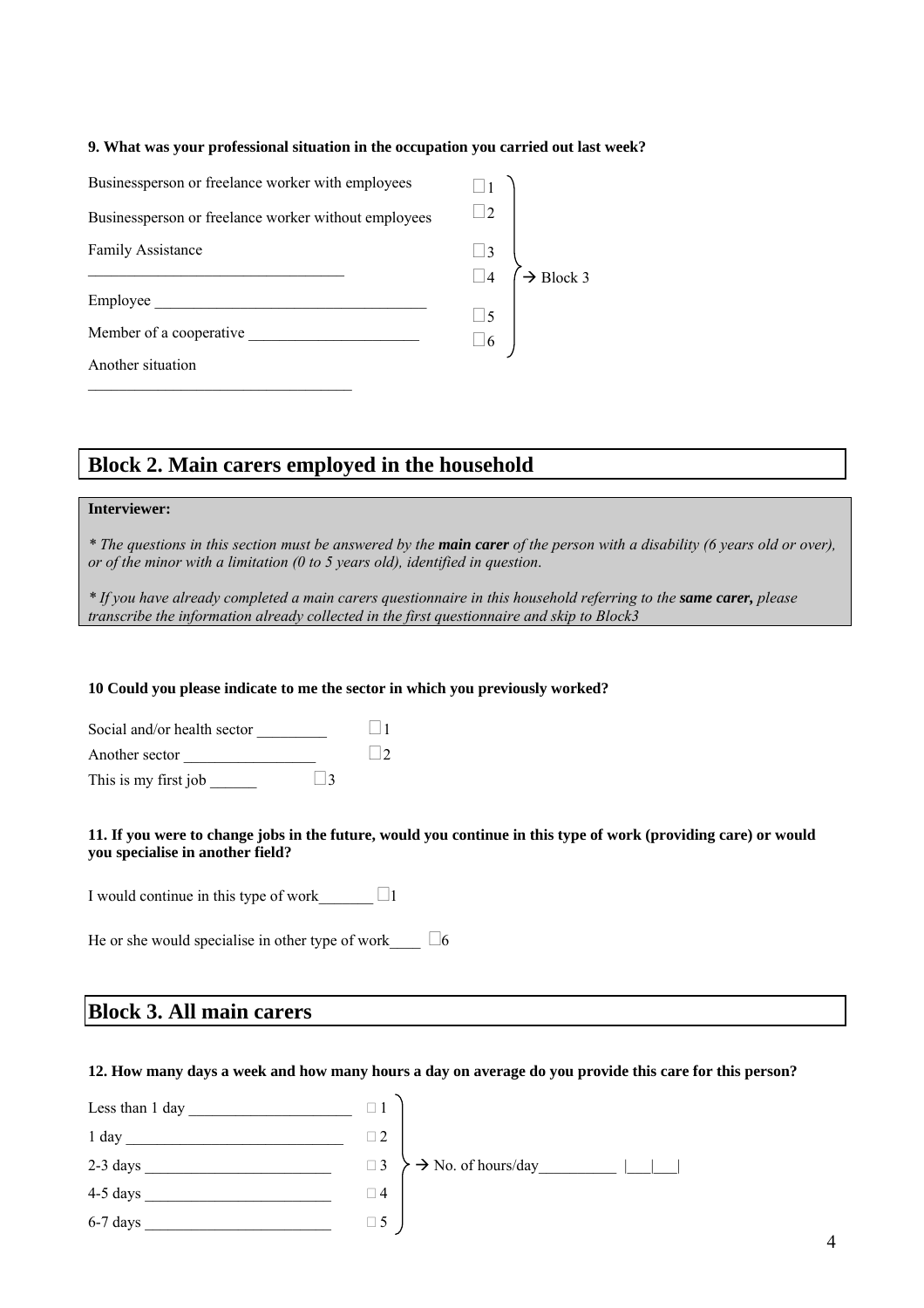### **13. How long have you been providing care for ..........................?**

| Less than 1 year                   |               |
|------------------------------------|---------------|
| Over 1 years and less than 2 years |               |
| Over 2 years and less than 4 years | $\frac{1}{3}$ |
| Over 4 years and less than 8 years |               |
| 8 years or more                    |               |

**Interviewer:** *Whether the person receiving care is: A person aged 6 years old or more with a disabilities or disabilties*  $\rightarrow$  *P 14. A minor aged 0 to 5 years old with a limitation or limitations → box appearing before question 16.* 

#### **14. Please could you indicate to me from the following list what tasks you mostly carry out when assisting or providing care for this person?**

**Interviewer:** *Please show Card TC1 to the interviewee and instruct to hom or her to select a maximum of 5 tasks*.

|                                                              |             | $\mathbf{1}$   |    |    |
|--------------------------------------------------------------|-------------|----------------|----|----|
|                                                              |             | 2              |    |    |
|                                                              |             | 3              |    |    |
|                                                              |             | $\overline{4}$ |    |    |
|                                                              |             | 5              |    |    |
| Changing nappies due to incontinence                         | $\vert$ 6   |                |    |    |
| Changing nappies due to lack of control over bowel movements |             |                |    | -7 |
|                                                              | $\sqcup$ 8  |                |    |    |
|                                                              |             |                | 9  |    |
| Making it to the toilet in time                              | $\Box$ 10   |                |    |    |
|                                                              |             |                |    |    |
|                                                              |             | 12             |    |    |
| Performing other household chores                            |             | 13             |    |    |
|                                                              |             | 14             |    |    |
|                                                              |             | $\perp$ 15     |    |    |
| Going out / getting out and about _____________              | $\Box$ 16   |                |    |    |
|                                                              | $\Box$ 17   |                |    |    |
|                                                              |             |                |    |    |
|                                                              |             |                | 19 |    |
| Visiting the doctor                                          |             |                | 20 |    |
|                                                              | $\sqcup$ 21 |                |    |    |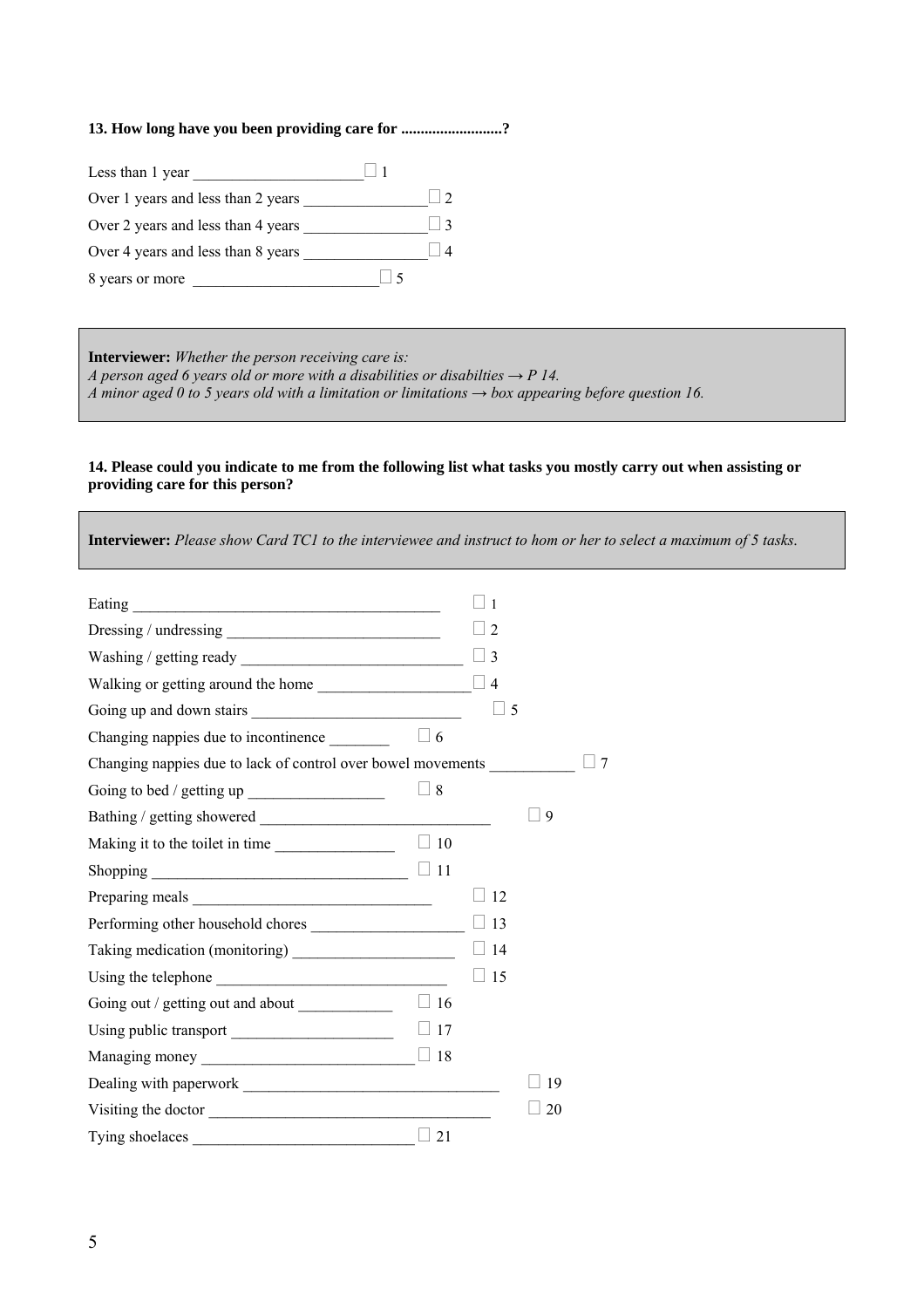#### **15. Regarding any task deriving from caring for that person, please indicate whether:**

| <b>Interviewer:</b> Please show card TC2 to the interviewee and mark all answers mentioned.                    |             |
|----------------------------------------------------------------------------------------------------------------|-------------|
| He or she experiences particular difficulty due to lack of physical strength _________________________________ |             |
| He or she has doubts as to the best way to approach it __________________________                              |             |
| He or she thinks that the person cared for does not cooperate or resists when helped with that task            | $\vert$   3 |
| He or she has other difficulties                                                                               | 4           |
|                                                                                                                |             |
|                                                                                                                |             |
| No response                                                                                                    |             |

**Interviewer,** *please read the following to the informant***: Having to take on responsibility for caring for a person with disabilities may have a degree of impact on the person leading a normal life. In these cards there is a series of repercussions in which this type of situation may result. I would like you to indicate those which affect you as a result of having to care for that person.** 

#### **16. Regarding aspects relating to his or her health, please indicate whether:**

#### **Interviewer:** *Please show Card TC3 to the interviewee and mark all the responses he or she mentions.*

| His or her health has deteriorated                                         |           |  |
|----------------------------------------------------------------------------|-----------|--|
| He or she has had to undergo treatment in order to deal with the situation |           |  |
| (treatment with antidepressants, for anxiety/distress, nerves, )           |           |  |
| He or she is tired                                                         |           |  |
| He or she feels depressed                                                  | $\vert 4$ |  |
| Other problems, but not the previous ones                                  |           |  |
| He or she doesn't have a problem                                           |           |  |
| No response                                                                |           |  |

**Interviewer:** *Please consult the answer written to question 3.5 on the front cover of this questionnaire. If you are completing option 1, please continue with question 17. Otherwise please skip to Section C*.